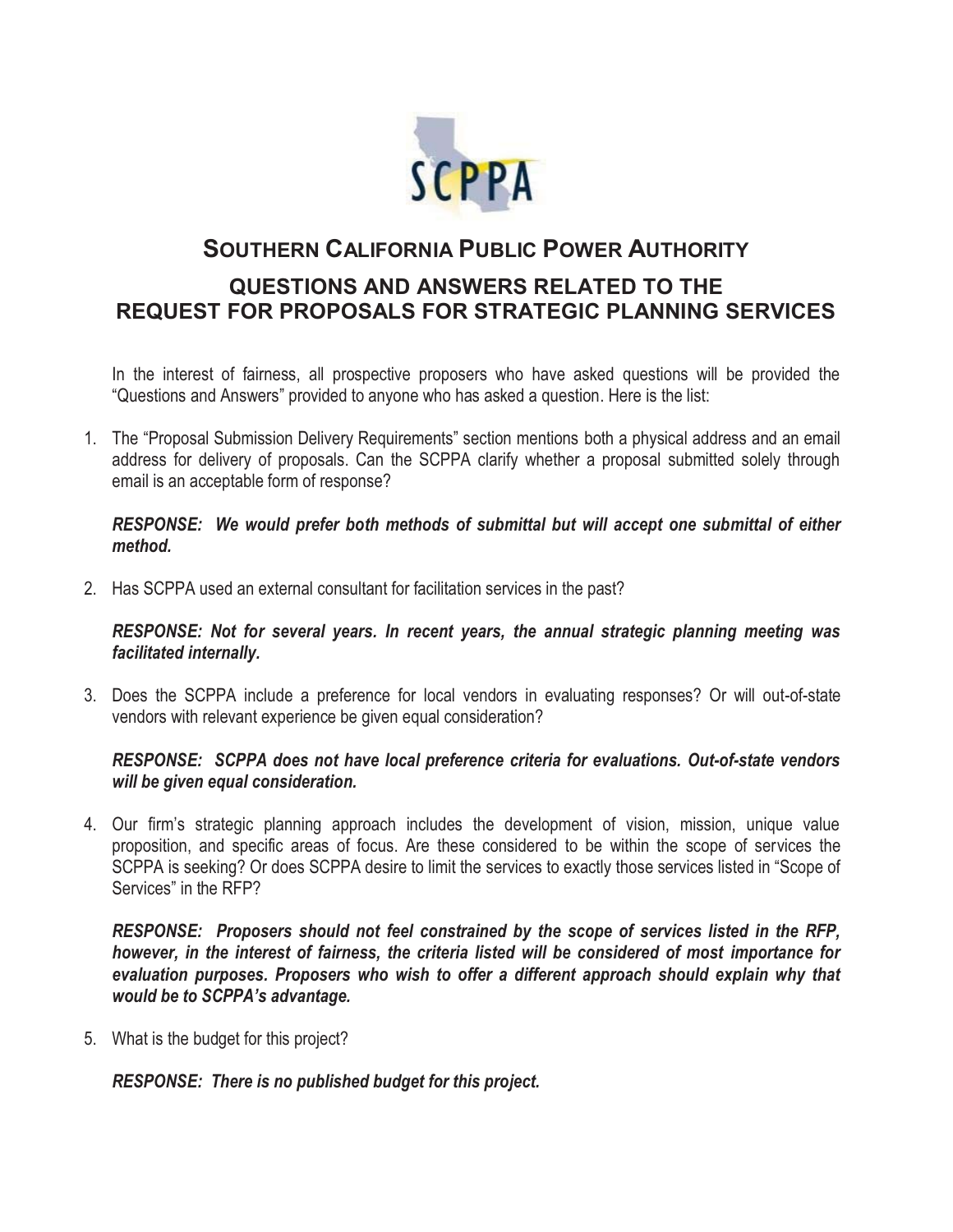6. Which SCPPA generation and transmission assets does SCPPA operate and maintain?

*RESPONSE: SCPPA does not directly operate or maintain any of its projects, but handles these duties through agreements, primarily using the largest project participant; i.e., SCPPA does not have any operating personnel directly on staff.*

7. Approximately how many SCPPA full-time equivalent employees (FTEs) are involved in operations and maintenance?

## *RESPONSE: None directly involved in operations.*

8. Which generation and transmission engineering and construction projects are SCPPA managing directly?

## *RESPONSE: None*

9. Approximately how many SCPPA FTEs are involved in engineering and construction?

## *RESPONSE: None*

10. What is the approximate SCPPA FTE level of effort for Member cooperative efforts like joint service contracts and collaboration forums?

## *RESPONSE: 10 (ten)*

11. In "Additional Requirements for the Proposal," is Number 7, "Supplier Diversity," a requirement? That is, must proposals include 15 percent MBE and 7 percent WBE to be considered responsive? How will responses relevant to this topic be evaluated?

*RESPONSE: There is no quota requirement as such, but proposers must make a good faith effort to meet the stated MBE/WBE goals. The supplier diversity requirement is intended to be consistent with the supplier diversity requirement of the Los Angeles Department of Water and Power (LADWP), SCPPA's largest member. Proposers may find further information by contacting the LADWP's Purchasing Division at (213) 367-2252 or by visiting the LADWP website at www.ladwp.com/ladwp/faces/ladwp/partners/p-vendorsandbidders/p-vb-contractcompliance.* 

12. With respect to resource procurement, could you provide a brief description of the processes used today to identify future resource needs of individual members, to identify and select specific joint projects to meet the individual and aggregate needs, and to determine how participation in such projects will be allocated? What level of consent is required for joint action? If the information is contained in SCPPA's organizational and governance documents, please provide.

*RESPONSE: Resource procurement needs are determined by each member for its system. SCPPA attempts to aggregate those needs to determine project commonality that could be prospects for joint participation. Remember, SCPPA is a "cafeteria-style" Joint Powers Authority (JPA). Members are in projects by choice if it makes sense for them. All project participation is composed of willing participants and the project shares are determined by the amount of Megawatts each participant contracts to SCPPA for in the Participation Agreement for that project. Notice that SCPPA has an*